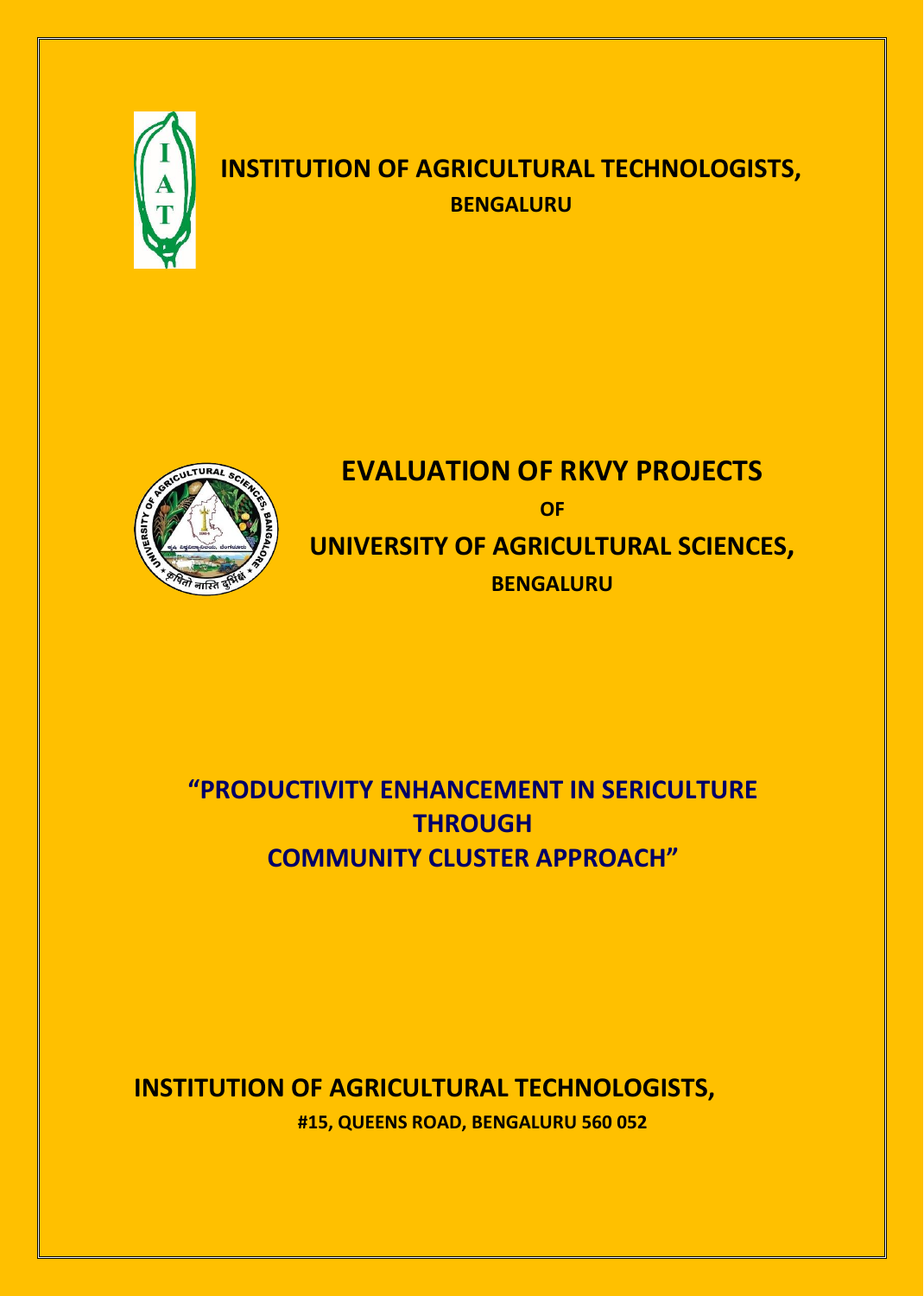### **EXECUTIVE SUMMARY**

The art of silk production is called sericulture that comprises cultivation of mulberry, silkworm rearing and post cocoon activities leading to production of silk yarn. Silk, a highly priced agricultural commodity, accounts for about 0.2% of the total world production of textile fiber. Sericulture is an agro-based industry that involves rearing of silkworms for the production of raw silk which is the yarn obtained out of cocoons spun by certain species of insects. The major activities of sericulture comprise of food-plant cultivation to feed the silkworms which spin silk cocoons and reeling the cocoons for unwinding the silk filament for value-added benefits such as processing and weaving. Domesticated silkworm (Bombyx mori) are raised for the purpose of production of cocoons.

Apart from silk, there are several other by-products from sericulture. The mulberry fruits are rich in minerals and vitamins and from the roots, barks and mulberry leaves several ayurvedic and herbal medicines are prepared. Some of the woody mulberry trees provide timber which are resistant to termites and the timber is used for making sports items, toys etc. The mulberry branches after silkworm feeding are generally dried and used as fuel particularly in the villages. The foliage of mulberry is used as a fodder for cattle. The silkworm pupae are rich in oil content and pupal oil is used in cosmetic industry and the remaining pupal cake is a rich source of protein suitable for poultry and fisheries.

Sericulture is one of the major agro-based activities which can provide gainful selfemployment for poor families in rural areas on their own land. It is an enterprise with a very short gestation period, having the potential to generate adequate returns from a very small piece of land. The pursuit of sericulture offers gainful employment to the rural masses. Being a labour intensive rural based industry it offers a qualitative and quantitative change in the poverty alleviation with a chain creation of employment from unskilled farm labourers to skill artisans to all sections in rural areas. The silk industry encompasses different on-farm and non-farm activities, with diversified nature of skills, involving a heterogeneous group of people, bringing people of various walks of life together work for the production of silk. Sericulture is a continuous activity and employment is available throughout the year.

The major silk producing countries in the world are; China, India, Uzbekistan, Brazil, Japan, Republic of Korea, Thailand, Vietnam, DPR Korea, Iran, etc. Few other countries are also engaged in the production of cocoons and raw silk in negligible quantities; Kenya,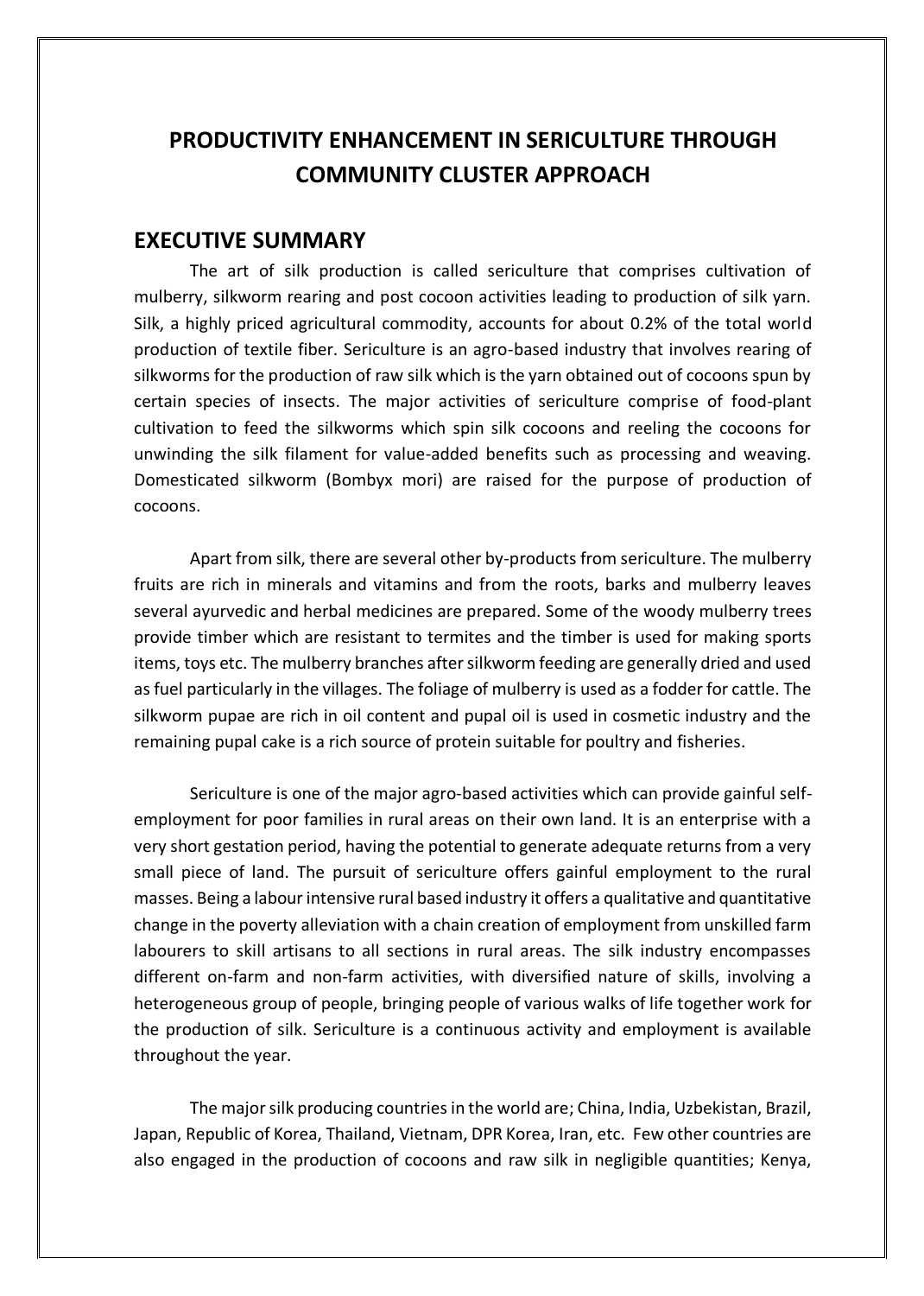Botswana, Nigeria, Zambia, Zimbabwe, Bangladesh, Colombia, Egypt, Japan, Nepal, Bulgaria, Turkey, Uganda, Malaysia, Romania, Bolivia, etc. The major silk consumers of the world are; USA, Italy, Japan, India, France, China, United Kingdom, Switzerland, Germany, UAE, Korea, Viet Nam, etc. the major producers are in Asia (90% of mulberry production and almost 100% of non-mulberry silk).

India occupies a predominant position in the world in silk production and India is the second largest producer of silk in the World (35,261 tonnes), next to China (1,20,000 tonnes), with 16.14% share in global raw silk production. India is also the largest consumer of silk in the world. Among the four varieties of silk produced in 2018-19, Mulberry accounts for 71.50 per cent (25,213 tonnes), Tassar 8.44 per cent (2,977 tonnes), Eri 19.40 per cent (6,839 tonnes) and Muga 0.66 per cent (232 tonnes) of the total raw silk production of 35,261 tonnes. (CSB, 2016). Though, Indian breeds/hybrids have the potential to produce the same quality, our system of sericulture practices is entirely different from that of China. The strict maintenance of discipline and better linkage from farmers to weavers, large-scale operation of egg production, reeling and weaving using modern machineries, strict control measures for diseases, uniform adoption of new technologies, supply of required quantity of quality eggs in time to avoid the chances of contamination of young silkworm etc. make the Chinese sericulture more vibrant economically sound and sustainable. Another area of difference is that the entire production is state controlled with no open marketing/auction systems for silk cocoons and yarns.

Over the last six decades Indian silk industry has registered an impressive growth, both horizontally and vertically. Plans and schemes implemented by Central and State agencies and relentless efforts of thousands of dedicated persons in the fields of research and extension have helped in this context. For instance, the age old multivoltine hybrids have been replaced by Multivoltine, Bivoltine and Bivoltine hybrids. The sericulture has witnessed a quantum jump in raw silk productivity. The average yield of 25 kg of cocoons/ 100 DFLS in the recent past has increased and currently the average yields are in the range of 60 – 65 kg/ 100 DFLS. The new technology, besides doubling yields has also led to qualitative improvements in cocoon production with considerably reduced renditta and has also helped break the climate barrier.

India's dependence on China for the import of high-quality silk is likely to come down in the next 3-4 years, with the country striving to become self-sufficient in silk production by 2022. In 2016-17, India imported close to 3,700 tonnes of high-quality silk from China, compared to close to 7,000 tonnes in 2013-14. The decrease in import volumes has been primarily on the back of an increase in production of the 'better quality' bivoltine silk.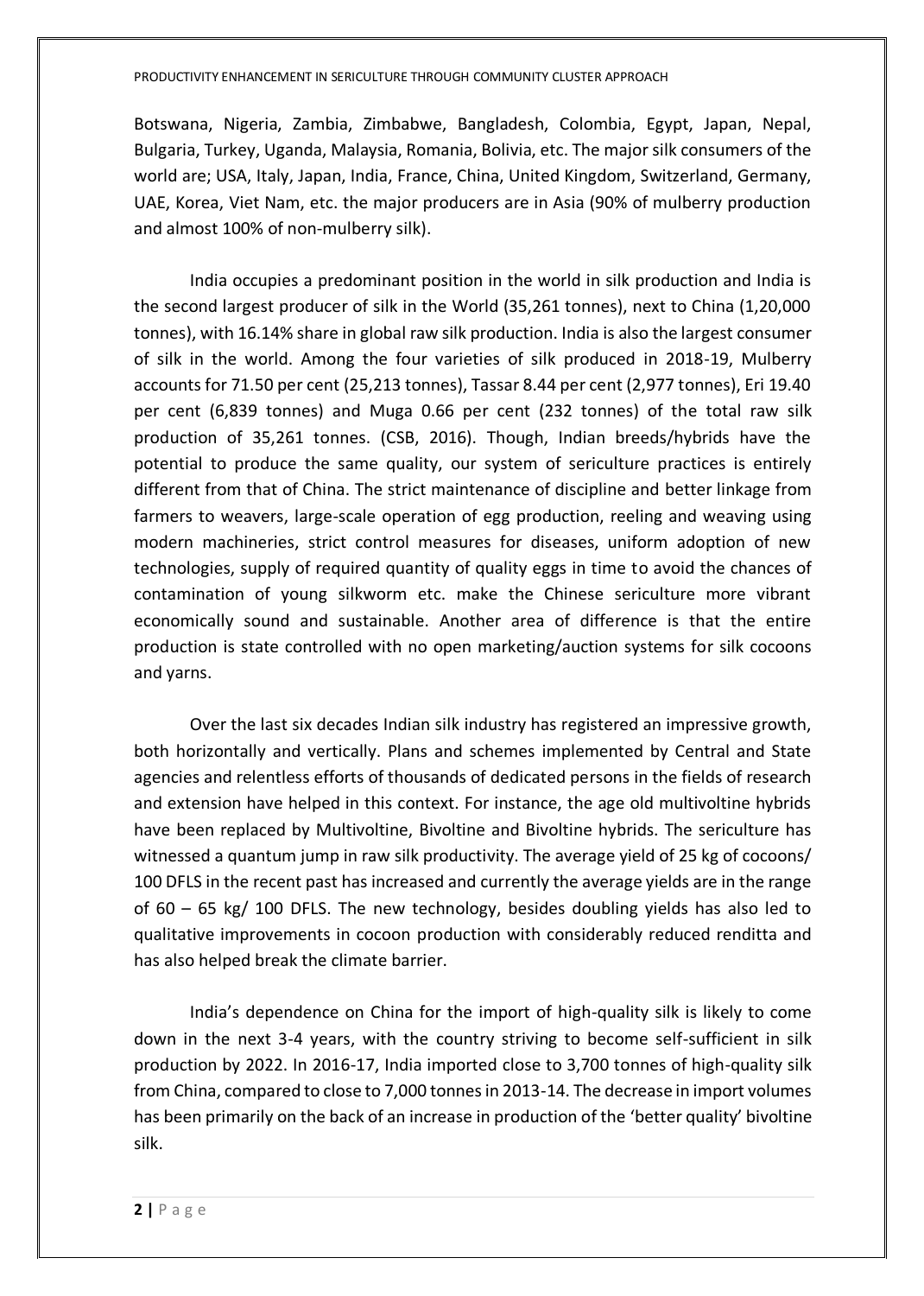There is an urgent need to bring in a holistic approach, i.e., from leaf to fabric production and marketing and ancillary units of the industry to produce the best at the lowest possible cost so that the country could benefit and rely less on the imported silk in view of the present global scenario. The challenges ahead and strategies required to face the challenges are many:

- Production of silk in India has been rationally driven by domestic demand mainly for heavier handloom-based fabrics like sarees. Silk in India is produced from the hardier and indigenous variety of multivoltine silkworms, the silk produced from these silkworm strains is not gradable. The changing consumer tastes in the domestic market as well as export market from the traditional heavy handloom fabrics like sarees to lighter materials, are sending signals to the industry to reorient its production plans to match the changing demand patterns, by developing the bivoltine silk sector.
- The Indian reeling sector is mainly cottage based and highly decentralized; employing a variety of reeling devices and producing low to medium quality of silk in limited quantities. The equipment used in the silk industry are simple, conventional and less capital intensive. This leads to low value addition, heavy dependence on manual skill and attention and scale and scope economies being negligible. Much needs to be done in the silk machines manufacturing sector to make the industry highly competitive. Unless adequate infrastructure and capabilities are built within the country, it will be difficult to be competitive. There are certain gaps and links that are amiss. Fragmented and very small units would not have the strength to upgrade or understand and react to the market forces. In this context systematic and organized restructuring of the silk industry to emphasize and enhance the production of high quality raw silk on a commercial scale, so as to facilitate export of Indian raw silk and lowering of imports is an essential component in global perspective.
- The pre-requisites for a progressive silk industry would be the availability of raw silk of the right quality in adequate quantities at competitive prices consistently. The present-day problem is that the raw silk lots are quite small and the cocoon prices are quite high (for the quality levels anywhere in the world) and as a consequence the demand for good quality raw silk in bulk quantity at a competitive price is not being met.
- The multi-end reeling technology designed and developed by the Central Silk Technological Institute, Bangalore addressing the quality and productivity issues provides the advantages of pollution free working conditions, reduced health hazards and discourages child labour.
- There is a strong domestic market for silk in India which is expected to continue for a long period. However, the domestic production of raw silk is not sufficient to meet the rising domestic and export requirements. Hence the country is dependent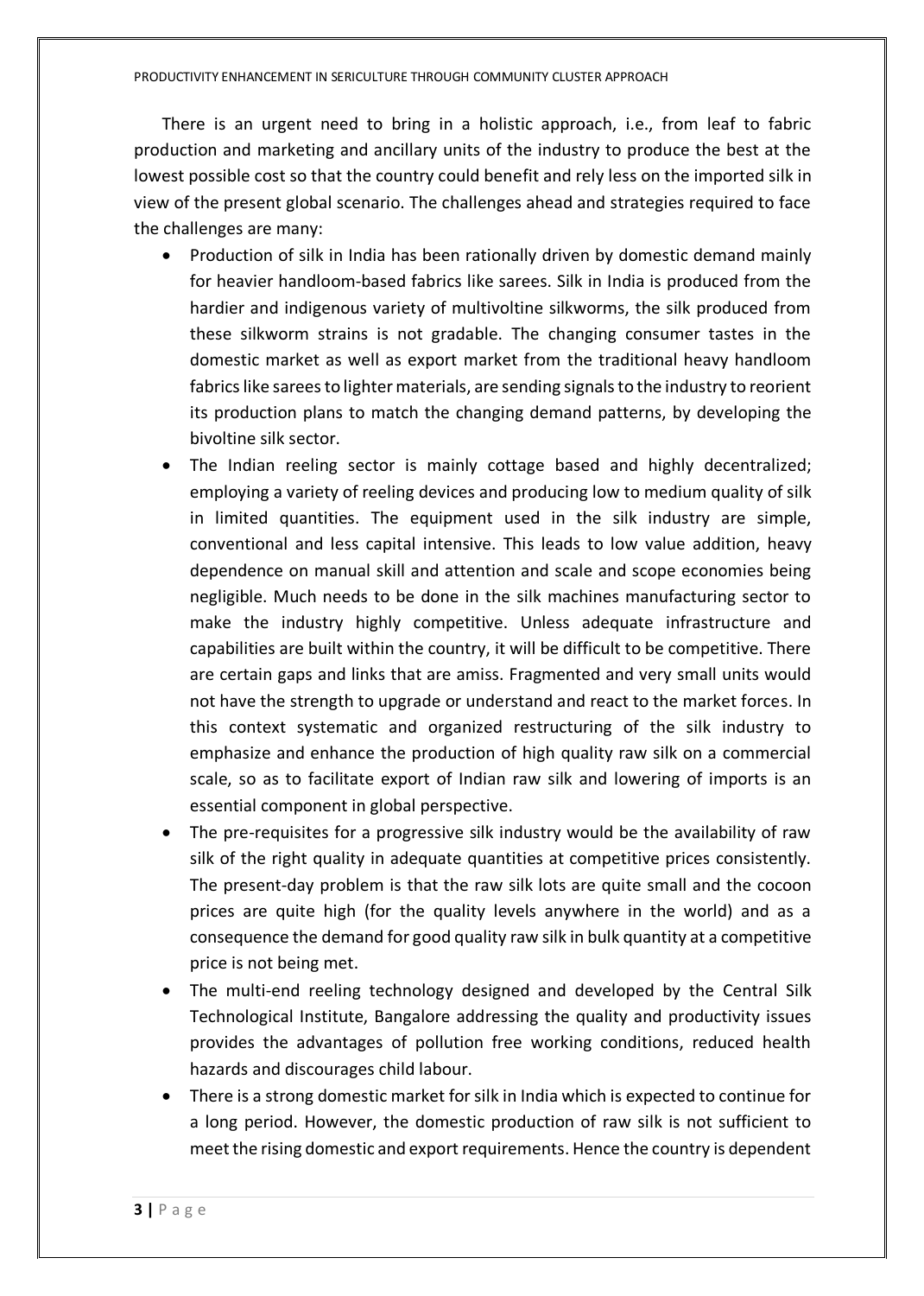upon imports to fill the demand and supply gap, mostly from China. Import of raw silk and silk fibre to India negatively affects the domestic producers and forces the Indian government to impose antidumping duty for imports. Self-sufficiency in domestic production of raw silk and suitable business protection for domestic producers of silk may be a solution. The past trends show that the demand supply gap will reduce gradually probably due to improvement in domestic raw silk production and its quality.

- India has a number of distinct silk weaving clusters that are known for unique designs, weaves, colours, patterns, traditional knowledge (TK) and processes that are specific to a geographical region and are guarded for centuries. Over the period, these products have become a brand by themselves and recognized by their place of origin. Muga silks of Assam, Mysore silks of Mysore (Karnataka), Kanchipuram silks of Kanchi (Tamil Nadu), Brocades of Banaras (Uttar Pradesh), Pochampalli saris, Gadwal silks (Andhra Pradesh) are just to cite a few. The globalization has brought about enormous challenges to the trade and industry. The GI Act stipulates protection of the market of the producers and safeguards the interests of the consumers of these unique products through registration and taking infringement action against the infringers. It is believed, that the IPR Protection of unique textile products of the country with a predetermined market linkage strategy would help in brand building of the product, providing market linkages, generating more employment opportunities and enhanced income to the stakeholders. It is hoped that all traditional silks will get the protection under the GI registry umbrella to avoid the exploitation especially in view of globalization.
- With the cheaper silk-like imitations, the consumers are easily being drawn away from silk. They are trying to derive a pseudo satisfaction of wearing a fabric with designs and colours hitherto available only on silk and the feel and appearance with a resemblance of silk. In the market there are numerous other textile materials sold in the name of silk i.e., Art silk, artificial silk and other glamorous names. It is time to educate consumers about the virtues of silk that makes it worthy of possession and drive home the fact that only silk is silk. The emotional chord, luxury image, status and eco-friendly nature of silk is to be brought to focus and this can happen with a strategy for generic promotion of silk. In view of this SILK MARK was launched on 17th June 2004 as an initiative of Central Silk Board, Ministry of textiles, Government of India with major objectives such as protecting the interests of the consumer, protecting the interest of genuine traders and manufacturers of Silk, Generic Promotion of Natural Silk.
- Efforts for quality improvement should necessarily include quality-based pricing of cocoons prior to transaction. Quality standards for seed cocoons, commercial eggs, reeling cocoons and raw silk is of utmost importance to build quality at all stages. Create a brand image for silks from India and build quality into the products, blending heritage with the market requirements.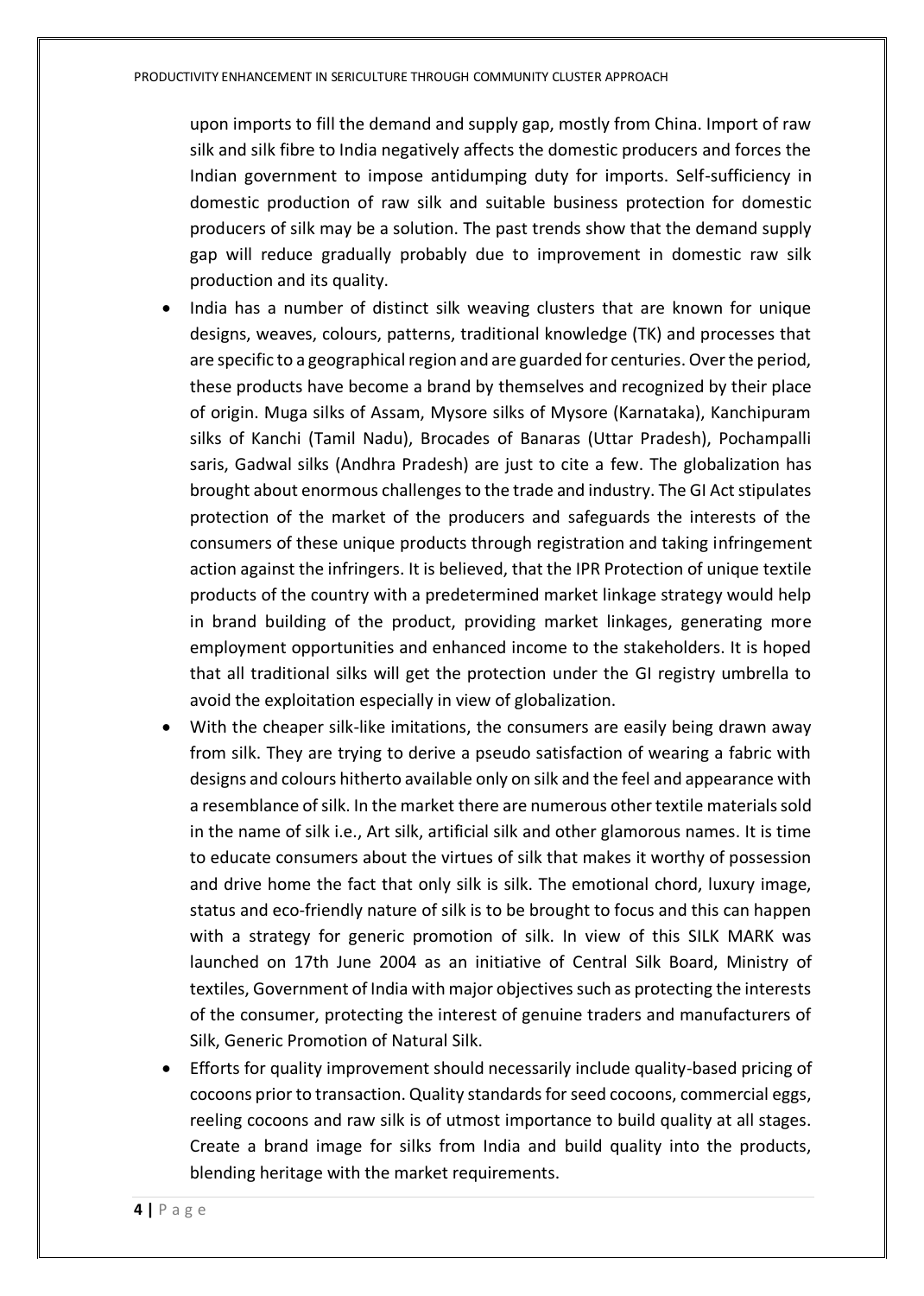- One of the serious problems for the sericulture industry is the wide fluctuations in cocoon prices. Unless steps are taken to have efficient and effective marketing organization to prevent wide fluctuations in the prices of cocoons, farmers will not have assured income and also new farmers may hesitate to take up this vocation. Hence, efficient marketing conditions will go a long way in bettering the conditions of sericulturists.
- Sericulture with its unique features plays an important role in upgrading the socioeconomic conditions of the rural folk and with employment opportunities to the educated rural youth and women. Therefore, there is a need to provide appropriate forward and backward linkages with necessary technical backup will provide a gateway to the future prosperity of the industry.
- There are five major types of silk of commercial importance obtained from different species of silkworms. These are Mulberry, Oak Tasar & Tropical Tasar, Muga and Eri. Except for mulberry, other non-mulberry varieties of silks are wild silks, known as vanya silks. India has the unique distinction of producing all these commercial varieties of silk. The Vanya silks have more potentialities to grow as ''Very Indian Silk'' in the global market. Being treated as tribal crafts of the hill folks, these silks have great commercial importance because of huge demand in Indian as well as foreign markets. This is one of a huge area to be focused.

Understanding the various stages of growth of silkworms and techniques to be followed for successful rearing of silkworms is essential for farmers to make the activity a viable one.

Economics is an important criterion to evaluate, acceptance and wider adoption of any technology which is economically sound and that can be accepted by the sericulture farming community. Among different indicators of economic efficiency in sericulture, net returns have greater impact on the practical utility and acceptance of the production technology by the farmers. Identification of suitable reasons and management of economic problems to increase the productivity in sericulture is the key for success crop potential (Vinayak Hosmani et al., 2020).

In addition to the understanding of the technology of silkworm rearing, the farmers face several other problems that limit realization of optimum returns. The scarcity of labour with high wage rate is a major problem. Skilled labour is required for planting of mulberry cuttings and other operations. Costly inputs such as cost of fertilizers, growth regulators, irrigation water and labour requirement are prominent problems. Other problems like non-availability of good quality mulberry cuttings followed by unsuitable soil type, and un-favourable climate are affecting quality of mulberry bio-mass production. High temperature during summer is the major constraint in case of cocoon production. It affects the health of silkworms there by the yield of cocoons. Difficulty in obtaining disease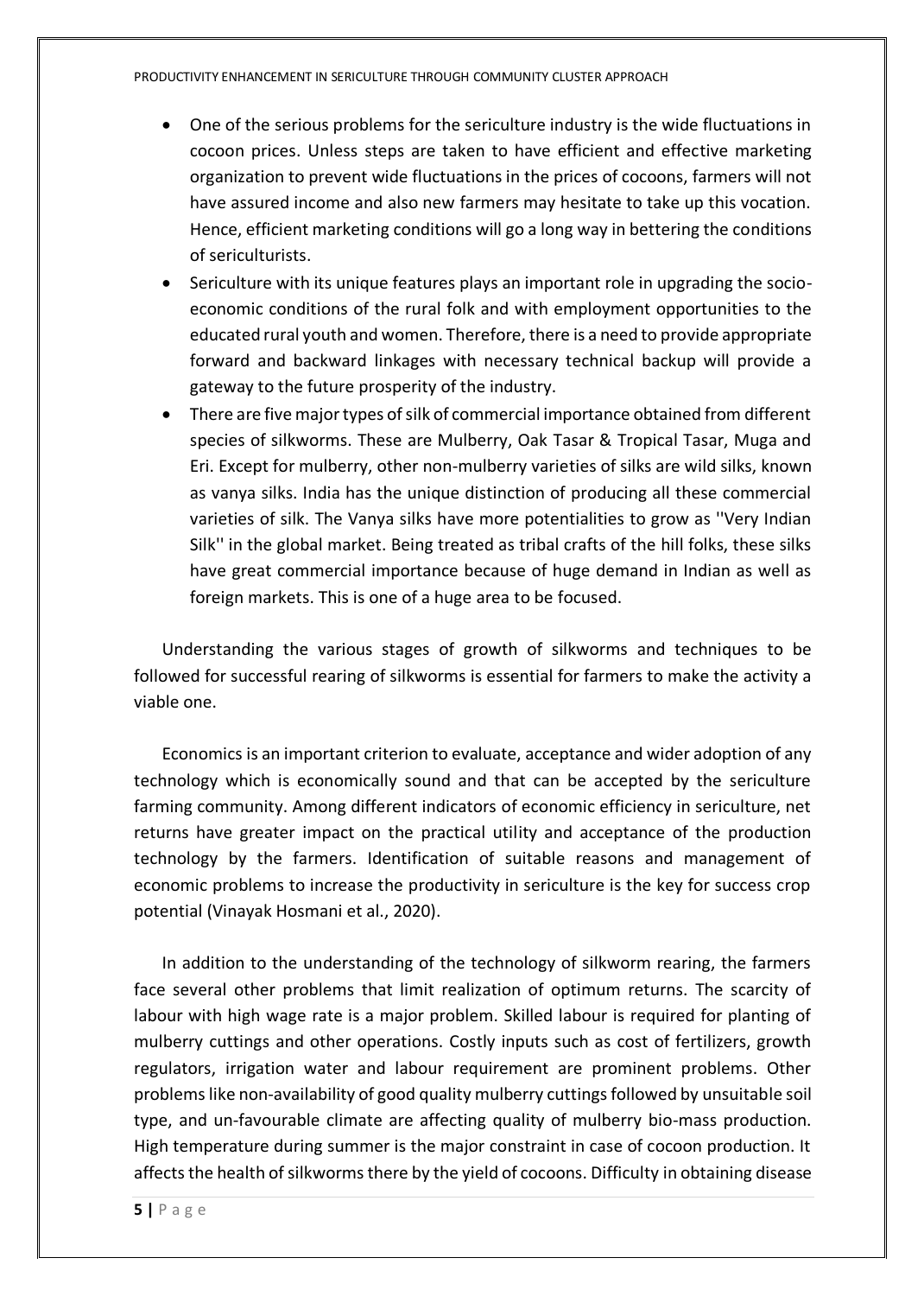free layings, high incidence of uji fly were other problems faced and volatility of cocoon price, less number of reeler's participation in the auction, lack of local market facility are the major constraints in marketing of cocoon (G. N. Anil Kumar et al., 2019).

There has not been adequate thrust on quality due to the absence of quality-based price fixation. Absence of quality-based pricing has been a major deterrent factor in the pursuit for quality improvement. The seasonality associated with cocoon quality, cocoon supply and price as also the raw silk price almost always determine the fate of reeling activity.

Reeling sector is a vital component of sericulture linking the agriculture-based activity of cocoon production with the industrial activity of fabric production.

Keeping the above in view, the project, "**PRODUCTIVITY ENHANCEMENT IN SERICULTURE THROUGH COMMUNITY CLUSTER APPROACH"** was taken up by University of Agricultural Sciences, Bengaluru with Rashtriya Krishi Vikas Yojana funding. The project was implemented from 2012-13 to 2015-16. The details of the project are as under:

|    |                                                                         |                      | "PRODUCTIVITY<br><b>ENHANCEMENT</b><br><b>IN</b>         |
|----|-------------------------------------------------------------------------|----------------------|----------------------------------------------------------|
| 1. | <b>Title of Project</b>                                                 | $\ddot{\cdot}$       | <b>SERICULTURE</b><br><b>THROUGH</b><br><b>COMMUNITY</b> |
|    |                                                                         |                      | <b>CLUSTER APPROACH"</b>                                 |
| 2. | Principal<br><b>Nodal</b><br>officer<br>and                             |                      | <b>DR. S. CHANDRASHEKHAR</b>                             |
|    | Investigator                                                            |                      | Professor of Sericulture,<br>College<br>οf               |
|    |                                                                         | $\ddot{\cdot}$       | Chintamani,<br>Sericulture,<br>UAS,<br>GKVK,             |
|    |                                                                         |                      | Bengaluru                                                |
| 3. | Implementing Institution (S) and<br>other collaborating Institution (s) | $\ddot{\cdot}$       | College of Sericulture, Chintamani                       |
| 4. | of<br>οf<br><b>Date</b><br>commencement<br>Project                      | $\ddot{\cdot}$       | 2012-13                                                  |
| 5. | <b>Approved date of completion</b>                                      | $\ddot{\phantom{a}}$ | 2015-16                                                  |
| 6. | <b>Actual date of completion</b>                                        | $\ddot{\cdot}$       | 2015-16                                                  |
| 7. | <b>Project cost</b>                                                     | $\ddot{\cdot}$       | Rs. 125 lakhs                                            |

The objectives of the project are as follows:

- 1. To promote community cluster approach in silkworm rearing to produce uniform quality cocoons and to encourage rearing of bivoltine breeds.
- 2. To encourage farmers in clusters to effectively utilize sericulture byproducts to increase the returns per unit area from sericulture enterprise.
- 3. To design and install efficient silk reeling units to produce high quality raw silk.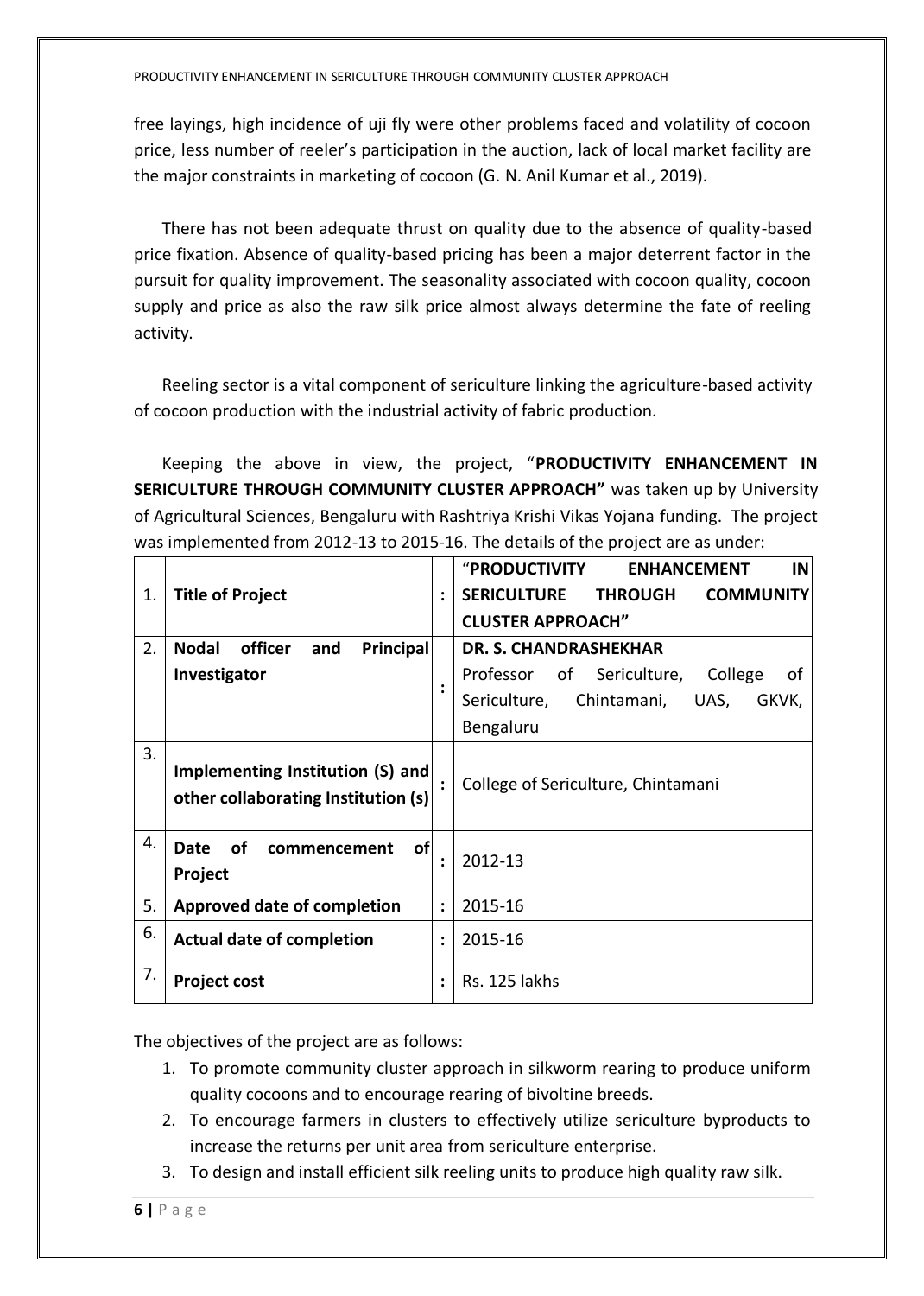4. To establish appropriate power loom to convert high quality raw silk into a standard fabric.

The focus of Evaluation is:

- i. To evaluate the impact of community cluster approach in silkworm rearing to produce uniform quality cocoons and to encourage rearing of bivoltine breeds.
- ii. To evaluate the efficiency of encouraging farmers in clusters to effectively utilize sericulture byproducts to increase the returns per unit area from sericulture enterprise.
- iii. To evaluate the impact of designing and installing efficient silk reeling units and establishing appropriate power loom in producing high quality raw silk and converting it into a standard fabric.

A cluster approach for development of sericulture in Chintamani taluk was adopted. Two villages, viz., Kathriguppe and Lakshmidevakote were selected as there was concentration of sericulturists in these villages. A group of 30 farmers with 32 acres under mulberry in Kathriguppe and group of 16 farmers with 26 acres under mulberry in Lakshmidevakote were selected for the project. Participatory Technology Development (PTD) was adopted in the project area. The farmers were motivated to take up bivoltine silkworm rearing by emphasising on the economic and quality aspects of bivoltine silk.

Two village level societies, i.e., Kathriguppe Bivoltine Reshme Belegarar Sangha and Manjunatha Swamy Reshme Belegara Sangha were formed and registered and provided all inputs required for improving mulberry garden and to popularize the bivoltine cocoon production. By laws were framed to fix the responsibility of different stake holders.

Kolar and Chikkaballapur district sericulturists are traditional multivoltine rearers and the selected villages had no bivoltine rearing exposure in the past. The farmers were motivated to take-up Bivoltine silkworm rearing. Totally 11 OFDs and 33 FFS were conducted to educate the farmers on various aspects of sericulture. By participating in FFS, farmers got season long educational activity. Farmers were empowered to solve the sericultural problems by interaction, joint decision making and self-confidence. All the technologies were provided through training programmes and practical demonstrations to transfer the appropriate technologies to the farmers. Selected farmers were given technical guidance through crop inspections to produce quality Bivoltine cocoons and to enhance productivity per unit land value so that their economic uplifting is achieved. Totally 494 farmers were trained on advanced bivoltine sericulture technologies and they were considered for biovoltine rearing. The farmers were trained on aspects related to identification of the diseases, integrated management practices, method of secondary level multiplication of bio control agents and their application. were trained in seven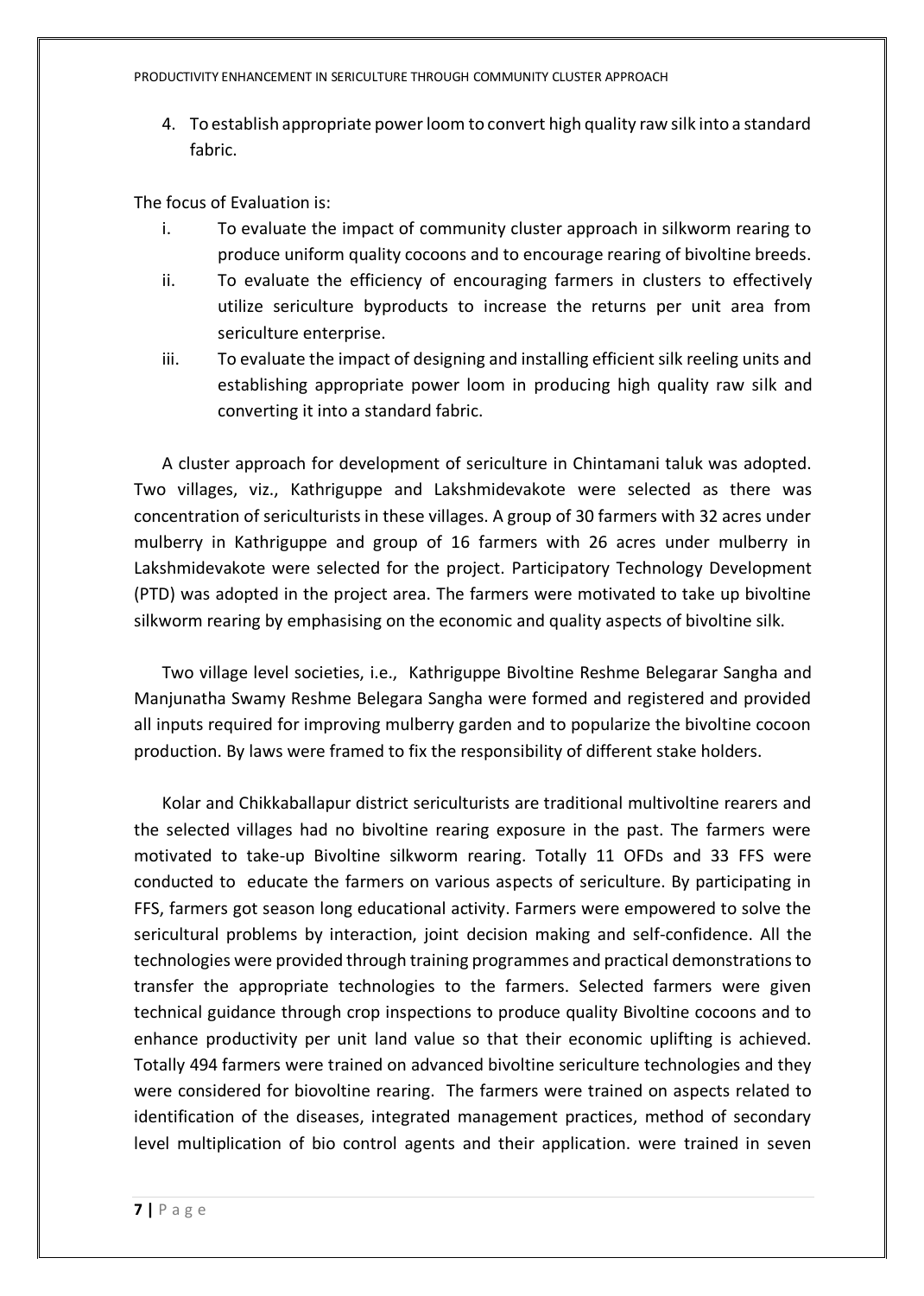batches through demonstrations at the Karnataka State Sericulture Research and Development Institute on integrated nutrient and Root Disease Management in mulberry.

The members of the groups were trained on integrated approaches in mulberry production, chawki rearing, silkworm rearing house management, silkworm rearing, grading, packing, etc. They were provided mulberry garden management technologies and critical inputs including chemical fertilizers (Urea, Single Super Phosphate, Muriate Of Potash). Rearing inputs like minimal modification of rearing houses (inputs for Rearing house alterations, i.e., PVC Pipes, mesh and gunny sacks for micro environment improvement) were also supplied. The disinfectants (Seriswach, Sanitech super, Bleaching powder & Decol), bed disinfectants (Vijetha supplement & Vijetha green) and Chawki reared worms were supplied at their door step at free of cost. Inspections were carried out at timely interval and members were provided technical guidance on age and stage of development on day to day basis by the project supervisory staff housed in the village. In addition, common facilities such as power sprayer, brush cutter, plastic montages and mulberry leaf chopping machine were supplied to the society to use on hired basis. Uniform brushing of silkworm breed/ hybrid, management of rearing, harvesting and grading of cocoons were also promoted. Further, they were encouraged for the effective utilization of by products to generate value added products viz., compost/vermicompost, silage, energy cakes, bio gas bio-crafts from defective cocoons, etc. The uniform quality cocoons produced by the group were utilized within the project for its conversion as quality raw silk by using Multi end reeling machine installed at Sericulture College, Chintamani. Standardized the reeling practices for effective conversion of graded cocoons for quality raw silk production and initiated the silk production process. The quality raw silk produced was converted into standard silk fabrics using design. Power loom unit was established at Sericulture College, Chintamani. Studies were initiated to standardize the procedures for effective utilization of reeling waste water as per emerging needs.

#### **Impact**

All the farmers were rearing cross breeds with low yield potential prior to the project period. The mulberry gardens were not maintained properly. The average cocoon yield was about 55 kg/ 100dfls and the annual cocoon production from the entire village was about 14000 kg and approximate returns of Rs. 25,20,000 with an average cocoon price of Rs.180/ kg.

The farmers started rearing Bivoltine hybrids after effecting modifications in the mulberry gardens and silkworm rearing houses. The modifications in mulberry gardens were mainly broader rows at 6 feet apart, soil test based application of fertilizers, spraying of plant protection chemicals and following package of practices as guided by the project supervisors. Appropriate production, grading, packing and marketing technologies were adopted by all the members. The average cocoon yield increased to 70.00 kg/ 100dfls and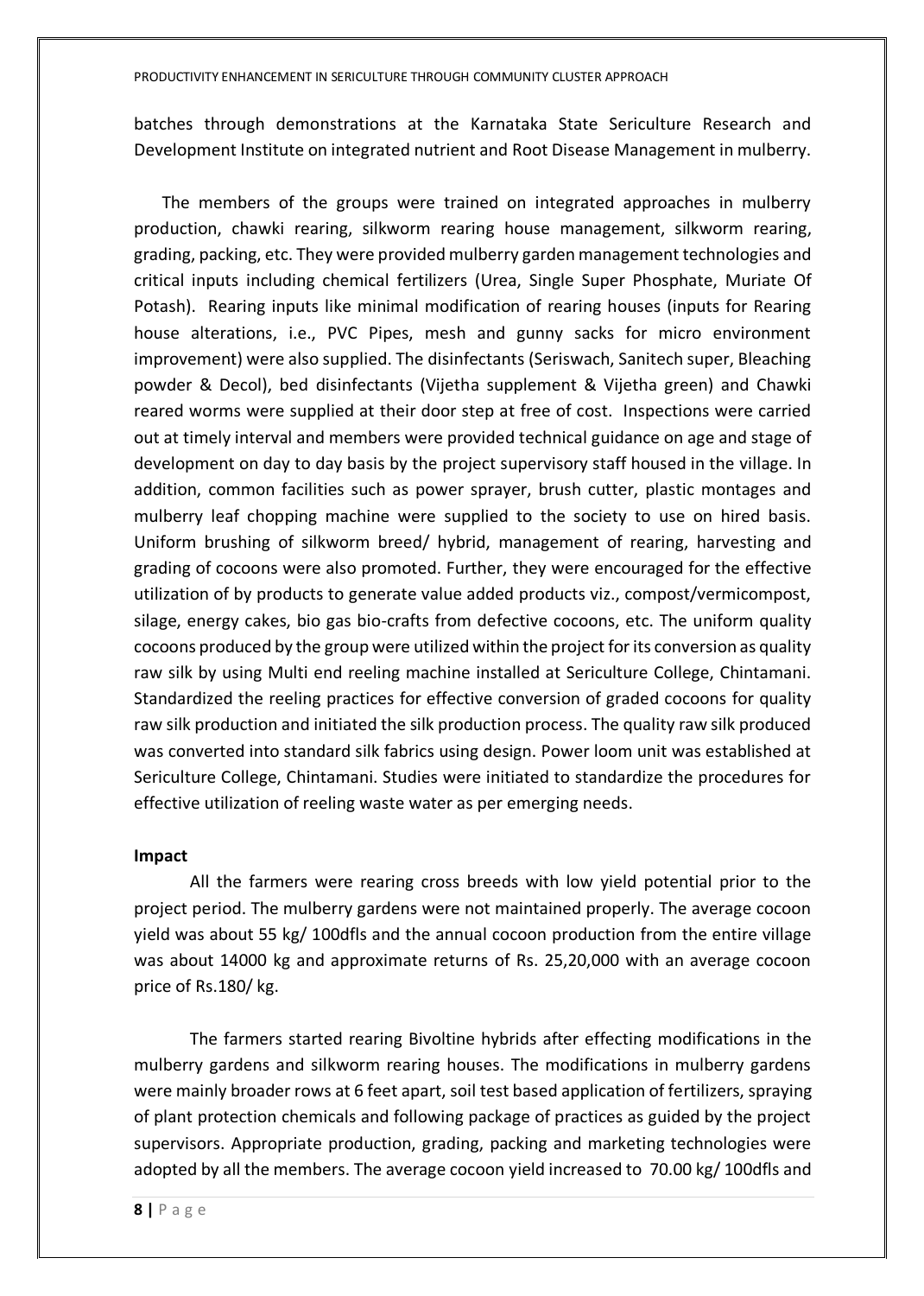the total cocoon production in 10 months-time was about 25000 kg with an approximate returns of Rs. 57,50,000 (more than doubled) at average price of Rs.230/ kg for the better quality cocoons.

About 55000 kg high quality cocoons were produced by the cluster farmers every year for the next two years. It amounts to 20 per cent increase in yield and production of 150 ton of quality compost using sericultural wastes.

In Lakshmidevakote cluster, significantly higher yield (30%) was obtained by the farmers compared to the taluk average yield in the preceding years. The average Bivoltine cocoon yield recorded was 79.25 kg/ 100 dfl and the price obtained was Rs.300-375.

The results confirm that under handholding technology adoption and timely technical guidance the traditional multivoltine farmers learnt about Bivoltine rearing technologies and produced an appreciable uniform quality cocoon crop and got an annual return of Rs. 2 lakhs acre/ year.

The feedback received from the farmers who participated in the project include the following:

- 1. There was continuous guidance from the project supervisors in crop cultivation and silkworm rearing.
- 2. There used to be some crop failures before the project period. After the training and guidance from the project supervisors, no farmer faced crop failure problems.
- 3. Most farmers were rearing multivoltine cross breds before the project and shifted to Bivoltine cross breeds during the project period and got better yield and income from better cocoon quality and rates.
- 4. The farmers faced marketing problems as they had to go to only Ramanagar cocoon market to sell the bivoltine cocoons.
- 5. The farmers found that bivoltine hybrids are good only during rainy season and shifted to multivoltine races during summer.
- 6. Farmers were happy with the folding model/ rotary mountages used for bivoltine breed worms.
- 7. There was increase in area under mulberry by 10 to 15 acres as other farmers in the area took up sericulture.
- 8. The good results enthused farmers from neighbouring villages, viz., Kundagurki and Donnahalli to take up sericulture activity.
- 9. Most farmers discontinued the Bivoltine rearing during summer due to high temperature, water scarcity. They took up Bivoltine during winter and rainy seasons. Farmers also experienced marketing problem.
- 10. There was no increase in area under sericulture in Lakshmidevakote as farmers faced water shortage.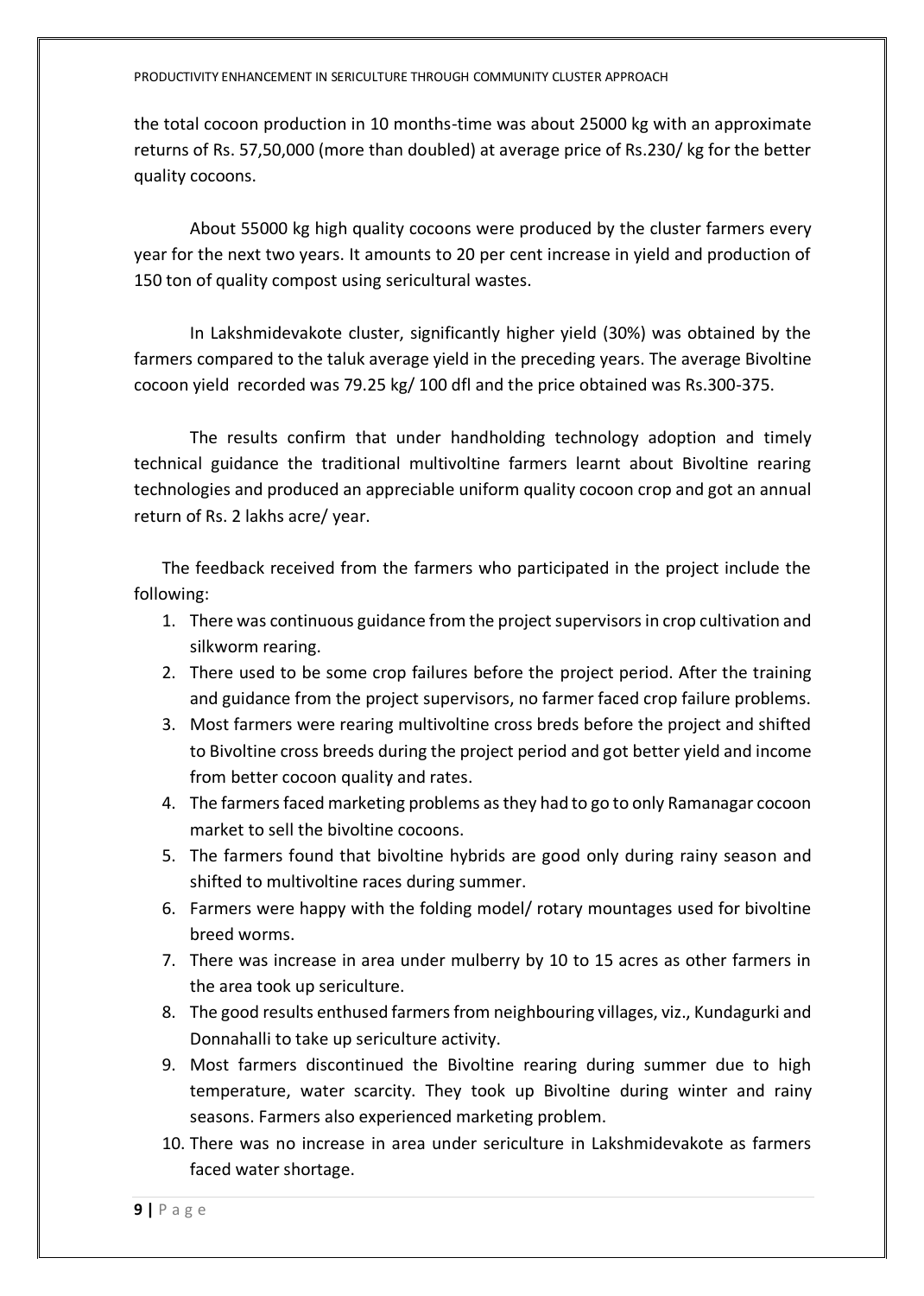The multi end reeling machine in Sericulture College, Chintamani was installed after studying the design and making suitable modifications, especially in the design of the basin. The machine was tested using the bivoltine cocoons produced by the farmers in Kathriguppe and Lakshmidevakote. The uniform quality cocoons produced by the group were utilized for conversion as quality raw silk.

Power loom was also installed in Sericulture College, Chintamani for the conversion of quality raw silk produced into standard silk fabrics using pre-assigned designs. The multiend reeling machine and hand loom are used extensively for demonstration purposes involving farmers and students in quality silk and fabric production.

The project implementation functionaries have methodically and systematically taken up the task of identifying sericulture clusters, educating the farmers to take up rearing of bivoltine breed through training, exposure visits, demonstrations and hand holding, introducing the farmers to latest technological innovations in mulberry growing and silkworm rearing, providing subsidized inputs and guiding the farmers in taking up successful rearing of bivoltine breeds.

The trainings, exposure visits and demonstrations have been exclusively used to educate the farmers in latest technological innovations in mulberry growing and silkworm rearing. The farmers have adopted the modifications suggested like broader row spacing of 6 feet in mulberry planting, drip irrigation, soil test based application of fertilizers in mulberry growing, providing adequate ventilation and aeration in rearing houses, frequent disinfection, using folding model/ rotary mountages, uniform harvest of cocoons, grading of cocoons in silkworm rearing.

The forming of growers' co-operative societies by the farmers has also helped the farmers in taking up group activities like cocoon grading, group marketing etc.

The impact of introduction of technological innovations like broader row spacing of 6 feet in mulberry planting, drip irrigation, soil test based application of fertilizers in mulberry growing on the yield, quality and economics of mulberry production has not been studied. This could have made the farmers to understand the importance of the technology introduced and given impetus to adoption by other farmers.

Similarly, the effect of providing adequate ventilation and aeration in rearing houses, frequent disinfection, using folding model/ rotary mountages on the microclimate in the rearing house, bacterial counts and quality of cocoons in terms of reeling efficiency, renditta, floss density, filament strength could have given a better picture of the improvements made.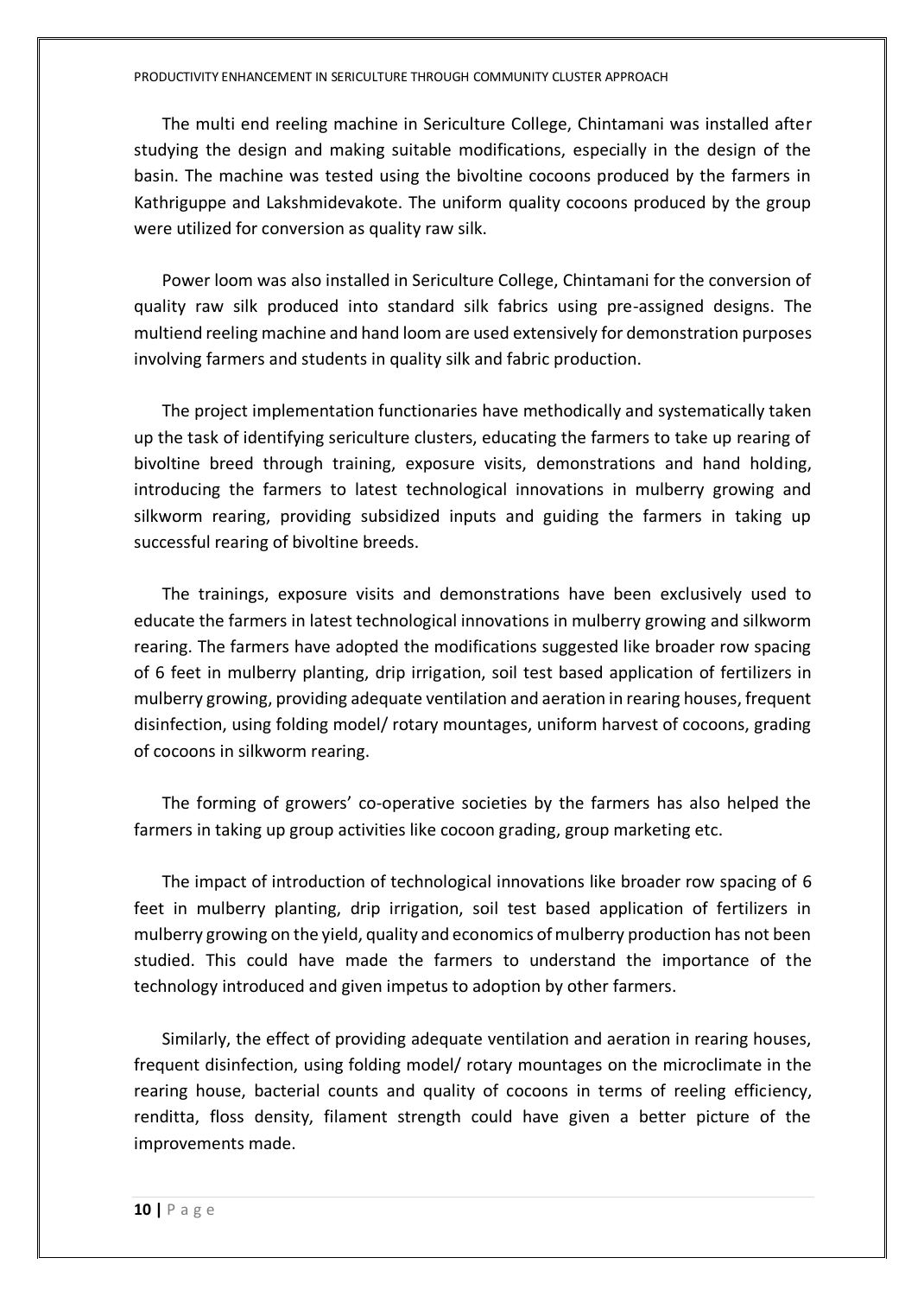The farmers in the clusters used the third instar silkworms purchased from chawki centres. There is need to encourage the farmers to take up chawki rearing also.

The supply of subsidized inputs appears to have had a negative impact on the project as it was observed that the farmers discontinued the technological innovations suggested once the supply of subsidized inputs was stopped after the project was concluded.

The farmers have stopped rearing of bivoltine breed after the project period mainly due to marketing problems. The bivoltine cocoons had to be marketed only in Ramanagar cocoon market. This aspects should have been considered during the project period and suitable steps should have been taken to ensure smooth marketing avenues for the cocoons.

Although, vermicompost and compost units were established for utilization of sericulture waste for production of compost and vermicompost and mulberry twigs were used for making pallettes after chopping, no specific strategy was put in place for improving the use of sericulture waste like uneaten mulberry leaves, floss etc. There does not seem to be any appreciable effort made to make use of the sericulture wastes in preparing by-products to augment the income of farmers.

The establishment of multi end reeling unit and power looms in sericulture College, Chintamani does not appear to have been optimally utilized in the project as no comprehensive and discernible efforts are found to improve the quality of post cocoon processing. However, the multiend reeling machine and hand loom are used extensively for demonstration purposes involving farmers and students in quality silk and fabric production.

### **REFLECTIONS AND CONCLUSIONS**

- 1. The project has been well planned, efficiently executed and commendable impact has been observed in improvement of income of stake holders in the clusters formed.
- 2. The identification and formation of clusters have been done meticulously.
- 3. The introduction of technological innovations in the clusters has been well thought out and executed systematically.
- 4. The farmers have adopted the technological innovations in right earnest. This is clearly seen more in mulberry cultivation where broader row plantations, drip irrigation, soil test based application of fertilizers are practiced. The farmers have also adopted the improvements suggested in silkworm rearing like providing better ventilation and aeration, frequent disinfection and grading of cocoons.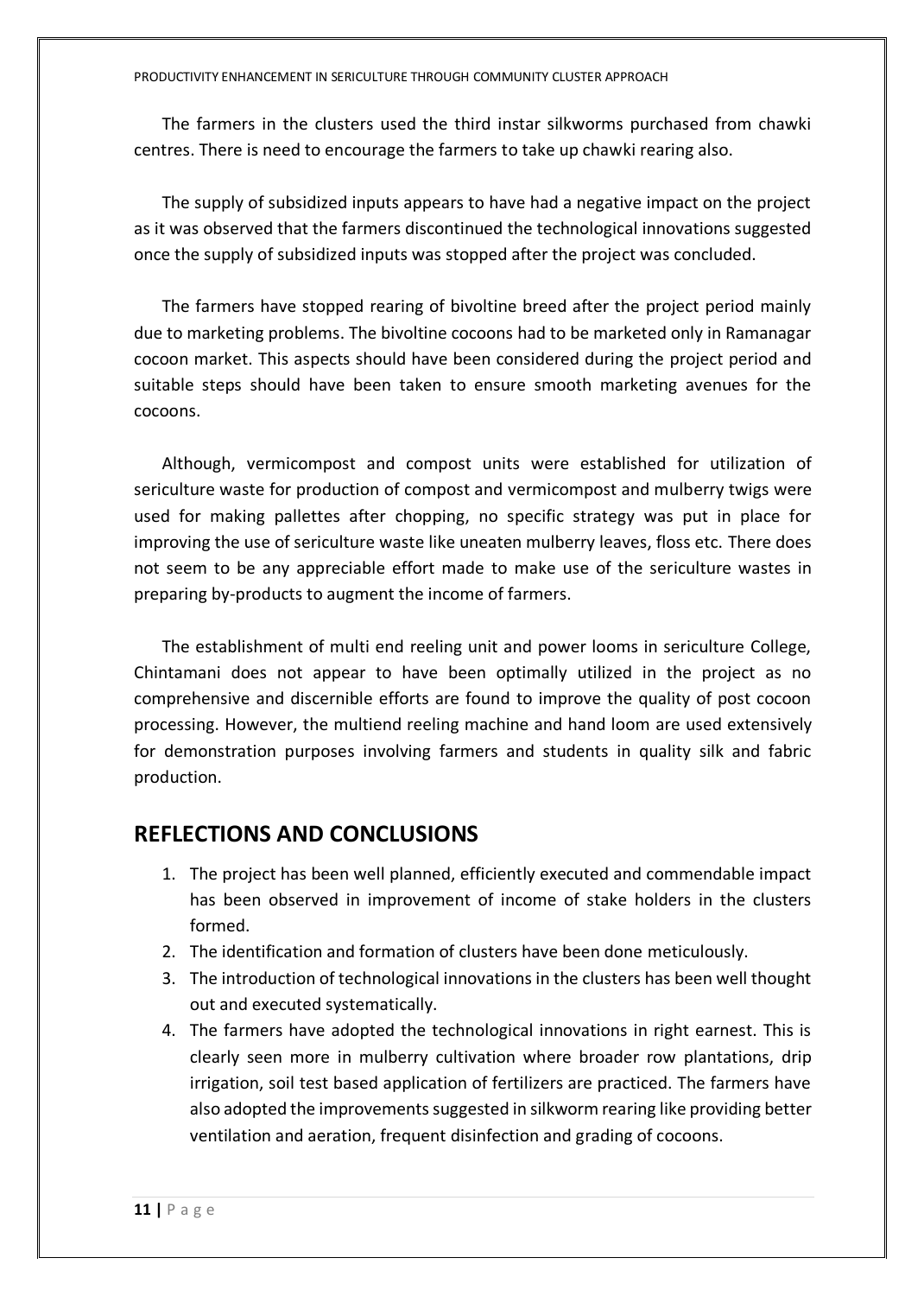- 5. The farmers experienced difficulty in marketing their produce as they had to go to Ramanagar cocoon market only.
- 6. The impact of technological innovations on the yield, quality and economics of mulberry production could have made the farmers to understand the importance of the technology introduced and given impetus to adoption by other farmers.
- 7. The effect of providing adequate ventilation and aeration in rearing houses, frequent disinfection, using folding model/ rotary mountages on the microclimate in the rearing house, bacterial counts and quality of cocoons in terms of reeling efficiency, renditta, floss density, filament strength could have given a better picture of the improvements made.
- 8. The supply of subsidized inputs appears to have had a negative impact on the project as it was observed that the farmers discontinued the technological innovations suggested once the supply of subsidized inputs was stopped after the project was concluded.
- 9. The farmers have stopped rearing of bivoltine breed after the project period mainly due to marketing problems. This aspect should have been considered during the project period and suitable steps should have been taken to ensure smooth marketing avenues for the cocoons.
- 10. There does not seem to be any appreciable efforts made to make use of the sericulture wastes in preparing by-products to augment the income of farmers.
- 11. The establishment of multi end reeling unit and power looms in sericulture College, Chintamani does not appear to have been optimally utilized in the project as no comprehensive and discernible efforts are found to improve the quality of post cocoon processing.
- 12. The involvement of line departments was not seen except in sanction of subsidy for drip irrigation and a few extension activities for technology dissemination.
- 13. Criteria for selection of farmers has not been detailed in the project and needs to be spelt out/ brought out.
- 14. Impact assessment of the technology developed in improving the productivity and quality of cocoon and silk needs to be brought out.
- 15. Impact of training modules adopted needs to be brought out.

## **ACTION POINTS**

- 1. The planning and implementation of the project have been meticulous and are praiseworthy. The project is suitable for replication in other sericulture areas of the state.
- 2. The convergence of line departments is necessary for better implementation of similar projects.